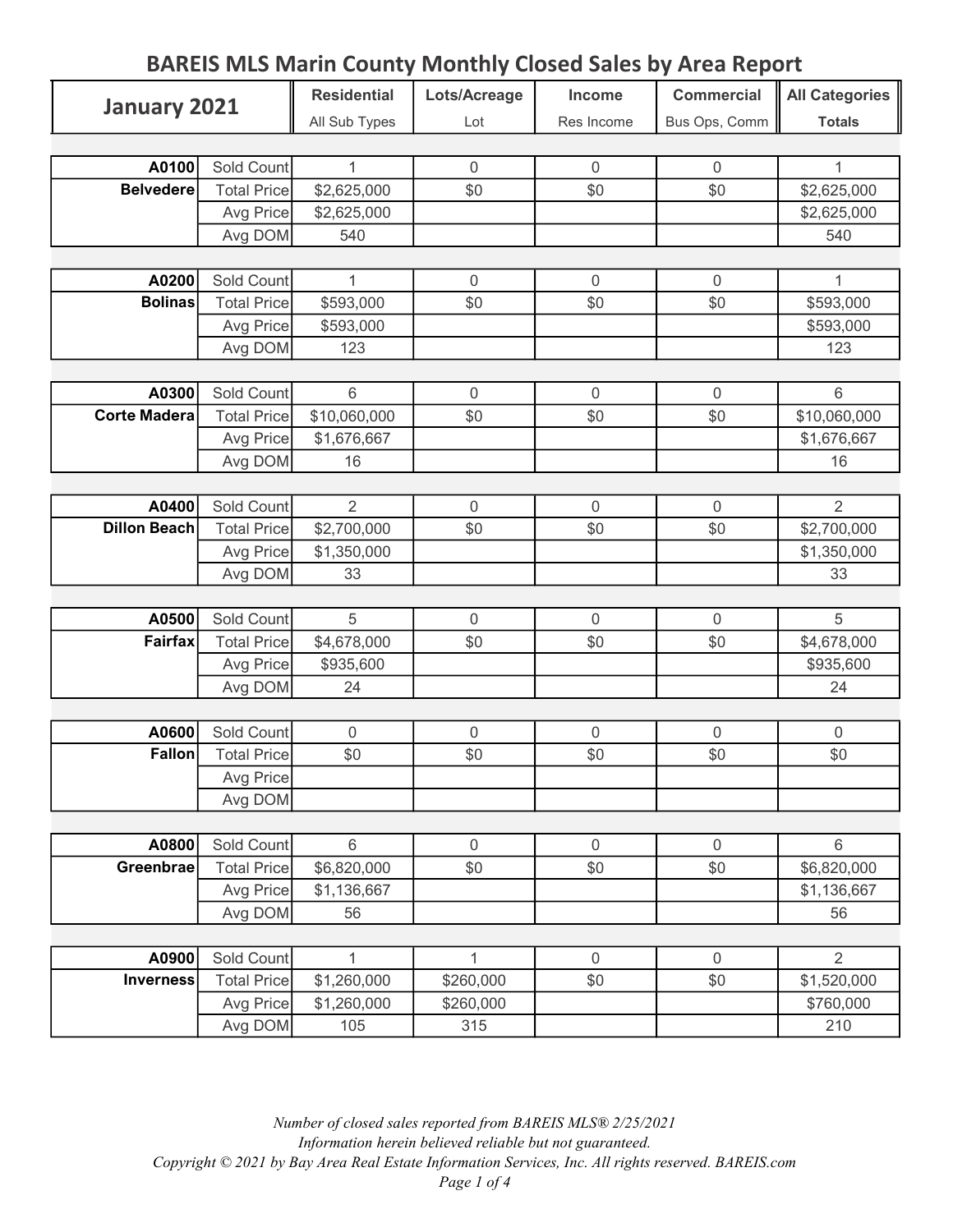| <b>BAREIS MLS Marin County Monthly Closed Sales by Area Report</b> |                    |                    |                  |                  |                   |                       |
|--------------------------------------------------------------------|--------------------|--------------------|------------------|------------------|-------------------|-----------------------|
| January 2021                                                       |                    | <b>Residential</b> | Lots/Acreage     | Income           | <b>Commercial</b> | <b>All Categories</b> |
|                                                                    |                    | All Sub Types      | Lot              | Res Income       | Bus Ops, Comm     | <b>Totals</b>         |
|                                                                    |                    |                    |                  |                  |                   |                       |
| A1000                                                              | Sold Count         | $\mathbf 0$        | $\mathbf 0$      | $\boldsymbol{0}$ | $\boldsymbol{0}$  | $\boldsymbol{0}$      |
| Kentfield                                                          | <b>Total Price</b> | \$0                | \$0              | \$0              | \$0               | \$0                   |
|                                                                    | Avg Price          |                    |                  |                  |                   |                       |
|                                                                    | Avg DOM            |                    |                  |                  |                   |                       |
|                                                                    |                    |                    |                  |                  |                   |                       |
| A1200                                                              | Sold Count         | $6\phantom{1}$     | $\mathbf 0$      | $\mathbf 0$      | $\overline{0}$    | $6\,$                 |
| Larkspur                                                           | <b>Total Price</b> | \$10,760,000       | \$0              | \$0              | \$0               | \$10,760,000          |
|                                                                    | Avg Price          | \$1,793,333        |                  |                  |                   | \$1,793,333           |
|                                                                    | Avg DOM            | 63                 |                  |                  |                   | 63                    |
|                                                                    |                    |                    |                  |                  |                   |                       |
| A1300                                                              | Sold Count         | $\overline{0}$     | $\mathbf 0$      | $\mathbf 0$      | $\mathbf 0$       | $\mathbf 0$           |
| <b>Marshall</b>                                                    | <b>Total Price</b> | \$0                | \$0              | \$0              | \$0               | \$0                   |
|                                                                    | Avg Price          |                    |                  |                  |                   |                       |
|                                                                    | Avg DOM            |                    |                  |                  |                   |                       |
|                                                                    |                    |                    |                  |                  |                   |                       |
| A1400                                                              | Sold Count         | 30                 | $\mathbf 0$      | 1                | $\mathbf{0}$      | 31                    |
| <b>Mill Valley</b>                                                 | <b>Total Price</b> | \$56,154,100       | \$0              | \$1,350,000      | \$0               | \$57,504,100          |
|                                                                    | Avg Price          | \$1,871,803        |                  | \$1,350,000      |                   | \$1,854,971           |
|                                                                    | Avg DOM            | 50                 |                  | 54               |                   | 50                    |
|                                                                    |                    |                    |                  |                  |                   |                       |
| A1500                                                              | Sold Count         | $\overline{0}$     | $\mathbf 0$      | $\overline{0}$   | 0                 | $\mathbf 0$           |
| <b>Muir Beach</b>                                                  | <b>Total Price</b> | \$0                | \$0              | \$0              | \$0               | \$0                   |
|                                                                    | Avg Price          |                    |                  |                  |                   |                       |
|                                                                    | Avg DOM            |                    |                  |                  |                   |                       |
|                                                                    |                    |                    |                  |                  |                   |                       |
| A1600                                                              | Sold Count         | $\boldsymbol{0}$   | $\boldsymbol{0}$ | $\boldsymbol{0}$ | 0                 | $\boldsymbol{0}$      |
| <b>Nicasio</b>                                                     | <b>Total Price</b> | \$0                | \$0              | \$0              | \$0               | \$0                   |
|                                                                    | Avg Price          |                    |                  |                  |                   |                       |
|                                                                    | Avg DOM            |                    |                  |                  |                   |                       |
|                                                                    |                    |                    |                  |                  |                   |                       |
| A1700                                                              | Sold Count         | 53                 | $\mathbf 1$      | $\mathbf{1}$     | $\mathbf 0$       | 55                    |
| <b>Novato</b>                                                      | <b>Total Price</b> | \$48,947,500       | \$525,000        | \$974,000        | \$0               | \$50,446,500          |
|                                                                    | Avg Price          | \$923,538          | \$525,000        | \$974,000        |                   | \$917,209             |
|                                                                    | Avg DOM            | 55                 | 42               | 97               |                   | 56                    |
|                                                                    |                    |                    |                  |                  |                   |                       |
| A1800                                                              | Sold Count         | $\mathbf 0$        | $\boldsymbol{0}$ | $\boldsymbol{0}$ | $\mathbf 0$       | $\boldsymbol{0}$      |
| Olema                                                              | <b>Total Price</b> | \$0                | \$0              | \$0              | \$0               | \$0                   |
|                                                                    | Avg Price          |                    |                  |                  |                   |                       |
|                                                                    | Avg DOM            |                    |                  |                  |                   |                       |

## Number of closed sales reported from BAREIS MLS® 2/25/2021 Information herein believed reliable but not guaranteed. Copyright © 2021 by Bay Area Real Estate Information Services, Inc. All rights reserved. BAREIS.com Page 2 of 4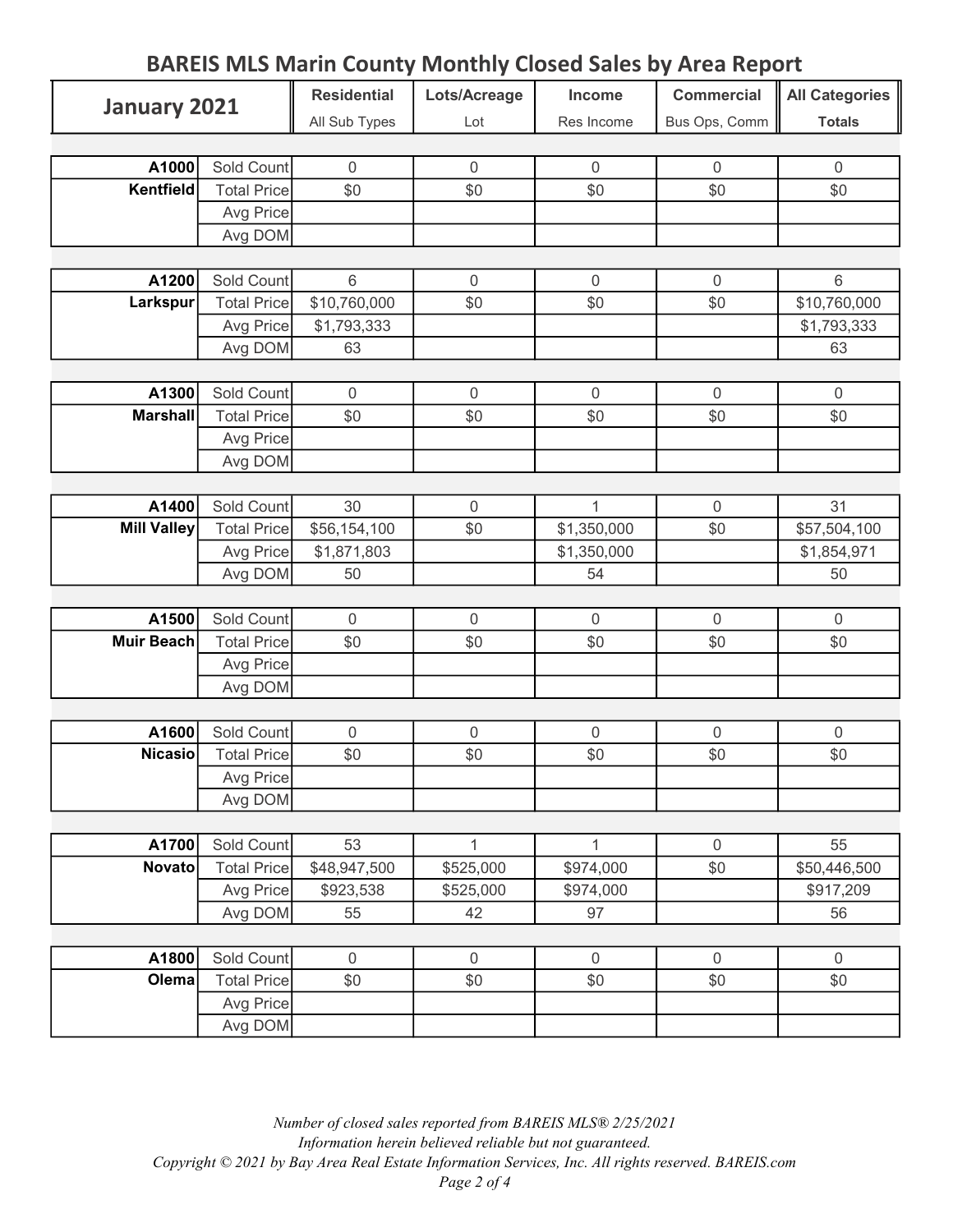| January 2021              |                      | <b>Residential</b> | Lots/Acreage     | Income             | <b>Commercial</b> | <b>All Categories</b> |
|---------------------------|----------------------|--------------------|------------------|--------------------|-------------------|-----------------------|
|                           |                      | All Sub Types      | Lot              | Res Income         | Bus Ops, Comm     | <b>Totals</b>         |
|                           |                      |                    |                  |                    |                   |                       |
| A1900                     | Sold Count           | $\mathbf 0$        | $\boldsymbol{0}$ | $\mathbf 0$        | $\mathbf 0$       | $\boldsymbol{0}$      |
| <b>Point Reyes</b>        | <b>Total Price</b>   | \$0                | \$0              | \$0                | \$0               | \$0                   |
|                           | Avg Price            |                    |                  |                    |                   |                       |
|                           | Avg DOM              |                    |                  |                    |                   |                       |
|                           |                      |                    |                  |                    |                   |                       |
| A2000                     | Sold Count           | $\overline{2}$     | $\boldsymbol{0}$ | $\mathbf 0$        | $\mathbf 0$       | $\overline{2}$        |
| <b>Ross</b>               | <b>Total Price</b>   | \$4,987,125        | \$0              | \$0                | \$0               | \$4,987,125           |
|                           | Avg Price            | \$2,493,563        |                  |                    |                   | \$2,493,563           |
|                           | Avg DOM              | 66                 |                  |                    |                   | 66                    |
|                           |                      |                    |                  |                    |                   |                       |
| A2100                     | Sold Count           | 10                 | $\mathbf 0$      | $\mathbf 0$        | $\mathbf 0$       | 10                    |
| <b>San Anselmo</b>        | <b>Total Price</b>   | \$18,254,137       | \$0              | \$0                | \$0               | \$18,254,137          |
|                           | Avg Price            | \$1,825,414        |                  |                    |                   | \$1,825,414           |
|                           | Avg DOM              | 61                 |                  |                    |                   | 61                    |
|                           |                      |                    |                  |                    |                   |                       |
| A2200                     | Sold Count           | 3                  | $\boldsymbol{0}$ | $\mathbf 0$        | $\mathbf 0$       | 3                     |
| San Geronimo              | <b>Total Price</b>   | \$2,891,000        | \$0              | \$0                | \$0               | \$2,891,000           |
| <b>Valley</b>             | Avg Price            | \$963,667          |                  |                    |                   | \$963,667             |
|                           | Avg DOM              | 35                 |                  |                    |                   | 35                    |
|                           |                      |                    |                  |                    |                   |                       |
| A2300                     | Sold Count           | 39                 | $\mathbf 0$      | $\overline{2}$     | $\mathbf 0$       | 41                    |
| <b>San Rafael</b>         | <b>Total Price</b>   | \$48,464,900       | \$0              | \$2,125,000        | \$0               | \$50,589,900          |
|                           | Avg Price            | \$1,242,690        |                  | \$1,062,500        |                   | \$1,233,900           |
|                           | Avg DOM              | 51                 |                  | 135                |                   | 55                    |
|                           |                      |                    |                  |                    |                   |                       |
| A2400<br><b>Sausalito</b> | Sold Count           | 11                 | $\mathbf 0$      | $\mathbf{1}$       | $\mathbf 0$       | 12                    |
|                           | <b>Total Price</b>   | \$14,299,488       | \$0              | \$2,150,000        | \$0               | \$16,449,488          |
|                           | Avg Price<br>Avg DOM | \$1,299,953<br>81  |                  | \$2,150,000<br>102 |                   | \$1,370,791<br>83     |
|                           |                      |                    |                  |                    |                   |                       |
| A2500                     | Sold Count           | $\boldsymbol{0}$   | $\boldsymbol{0}$ | $\mathbf 0$        | $\mathbf 0$       | $\boldsymbol{0}$      |
| <b>Stinson Beach</b>      | <b>Total Price</b>   | \$0                | \$0              | \$0                | \$0               | \$0                   |
|                           | Avg Price            |                    |                  |                    |                   |                       |
|                           | Avg DOM              |                    |                  |                    |                   |                       |
|                           |                      |                    |                  |                    |                   |                       |
| A2600                     | Sold Count           | $\overline{7}$     | $\boldsymbol{0}$ | $\boldsymbol{0}$   | $\mathbf 0$       | $\overline{7}$        |
| <b>Tiburon</b>            | <b>Total Price</b>   | \$14,179,000       | \$0              | \$0                | \$0               | \$14,179,000          |
|                           | Avg Price            | \$2,025,571        |                  |                    |                   | \$2,025,571           |
|                           | Avg DOM              | 40                 |                  |                    |                   | 40                    |
|                           |                      |                    |                  |                    |                   |                       |

BAREIS MLS Marin County Monthly Closed Sales by Area Report

## Number of closed sales reported from BAREIS MLS® 2/25/2021 Information herein believed reliable but not guaranteed.

Copyright © 2021 by Bay Area Real Estate Information Services, Inc. All rights reserved. BAREIS.com

Page 3 of 4